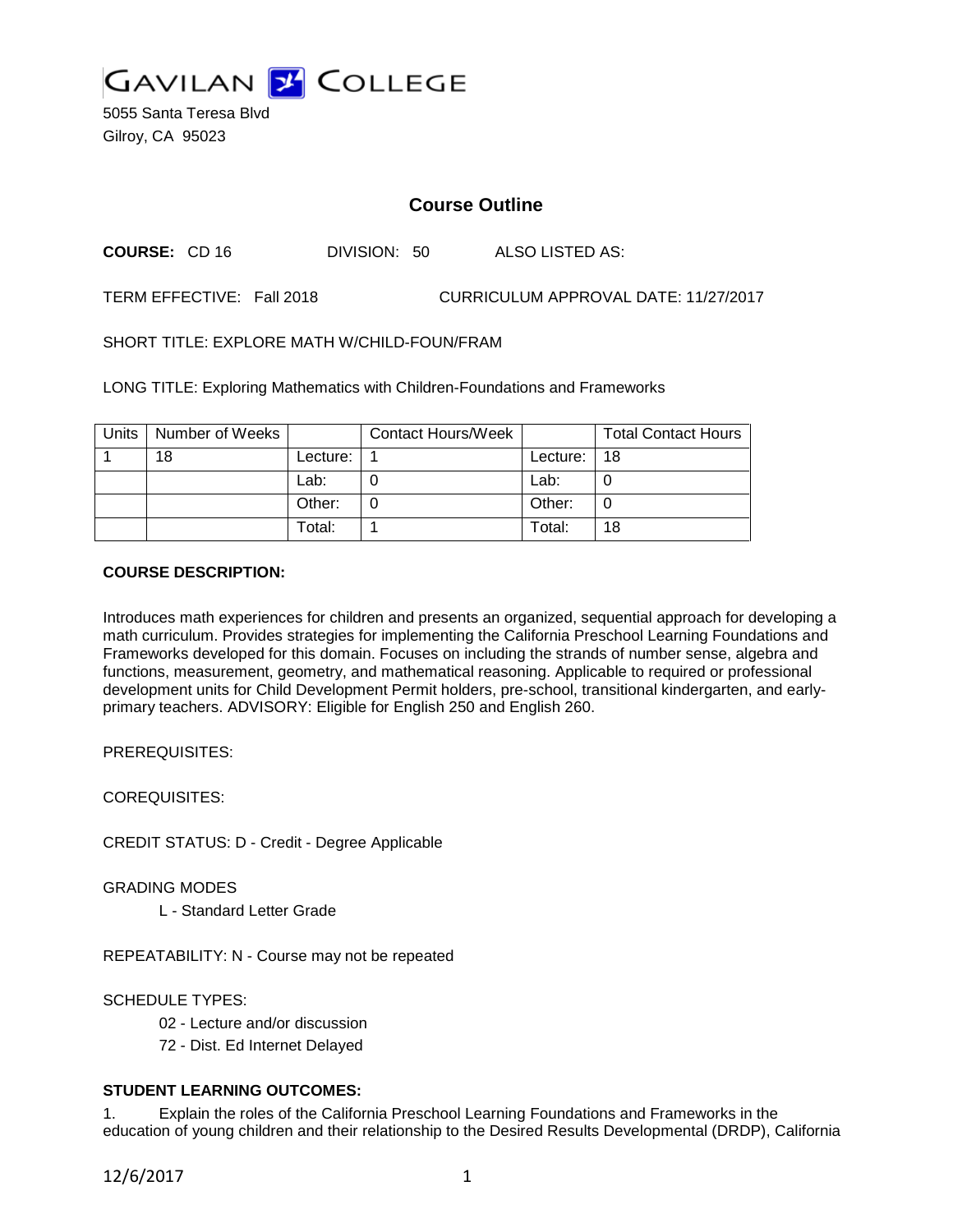Common Core State Standards for kindergarten and Content Standards for California Public Schools (kindergarten).

Measure of assessment: homework: written assignment, exam

Year assessed, or planned year of assessment: 2018

Semester: Spring

2. Produce math lessons and activity plans for use with children aged 2-8 through the use of planned environments and experiences to support mathematical learning, based on the observation of children in classroom settings.

Measure of assessment: homework, exam, activity folder

Year assessed, or planned year of assessment: 2018

Semester: Spring

3. Articulate the teacher's role in collaborating with families to support children's mathematical learning. Measure of assessment: discussion, homework, exam

# **CONTENT, STUDENT PERFORMANCE OBJECTIVES, OUT-OF-CLASS ASSIGNMENTS**

Curriculum Approval Date: 11/27/2017

3 Hours

Content: Introduction to the California Preschool Learning Foundations for Mathematics. Including its purpose and use, relationship to the California Core State Standards and Content Standards for California Public Schools, and the Relationship to Desired Results Developmental Profile (DRDP). Math Activity Folder Assignment. Observation Assignment.

Student Performance Objectives: Define the roles of the CA Foundations and Frameworks: Math and their relationship to the Desired Results Developmental Profile (DRDP), California Common Core State Standards for kindergarten and Content Standards for California Public Schools (kindergarten).

#### 10 Hours

Content: Lectures and discussions on: The Five Components/Math Domains and How to Implement the Foundations and Frameworks into the Curriculum. Evaluate various materials for mathematics learning. Providing a math rich environment. Planning based on observation of children's interests, skills and abilities. Use of inquiry and exploration to foster problem solving and mathematical reasoning. Use of daily experiences and routines as a vehicle to promote children's mathematical knowledge. Hands-on opportunities to explore math concepts.

Student Performance Objectives: Identify classroom structures that promote these domains. Identify activities to teach the five math domains. Describe typical math learning activities for young children. Describe similarities between math and science. Demonstrate how to use the CA Foundations and Frameworks to plan curriculum experiences for various interests and abilities of children.

## 2 Hours

Content: Lectures and discussions on: Supporting Children's Learning of Mathematics. Recognizing and building on children's natural interest in mathematics: teachable moments. Language of math. Partnering with Parents and Other Caregivers. English Language Learners – Supporting Them as They Concurrently Develop Math Skills While Learning English.

Student Performance Objectives: Explain the role of partnership with parents and other caregivers in supporting children's learning of mathematics. Describe strategies to support English language learners in developing mathematical knowledge as they concurrently acquire English.

1 Hour

Content: Student presentations of Math Activity Folders using math concept vocabulary.

Student Performance Objectives: Present contents of Math Activity Folder.

2 Hours

# **METHODS OF INSTRUCTION:**

Lecture, discussion, multi-media.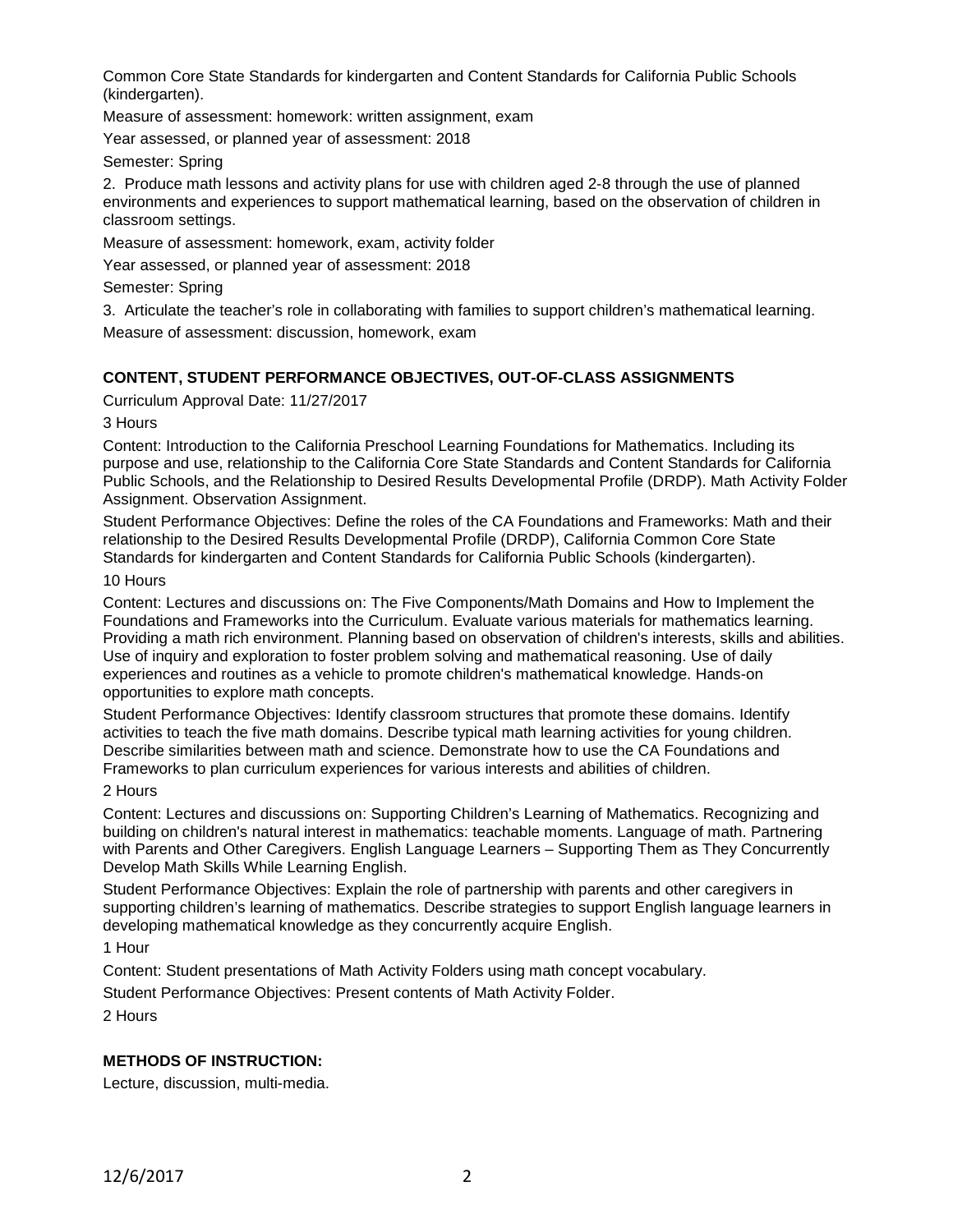## **OUT OF CLASS ASSIGNMENTS:**

#### Required Outside Hours: 6

Assignment Description: Out of Class Assignments: Read related textbook sections. Select observation location. Begin Math Activity Folder.

#### Required Outside Hours: 20

Assignment Description: Out of Class Assignments: Read related textbook sections. 4 Observations and Summaries: Observe several young children using math materials and engaged in math activities in a local child development center, pre-school, transitional kindergarten and/or early-primary setting. Write a summary of each math domain observed during each observation. Each observation time totals 30 minutes. Math Activity Folder: Include an activity plan for each math domain, including selecting and evaluating materials for mathematics learning.

#### Required Outside Hours: 4

Assignment Description: Out of Class Assignments: Read related textbook sections. Complete a written reflections paper on: your strategies for building partnerships with parents and/or your ideas to support English language learners as they learn math.

Required Outside Hours: 2

Assignment Description: Out of Class Assignments: Study for final exam.

#### **METHODS OF EVALUATION:**

Writing assignments

Percent of total grade: 40.00 %

Percent range of total grade: 30% to 50% Written Homework, Observation and Summary, Reflections Paper Objective examinations

Percent of total grade: 40.00 %

Percent range of total grade: 30% to 50% Multiple Choice, True/False, Short Answer

Problem-solving assignments

Percent of total grade: 20.00 %

Percent range of total grade: 10% to 30% Project - Math Activities Folder

### **REPRESENTATIVE TEXTBOOKS:**

Recommended Representative Textbooks Rosalind Charlesworth. Math and Science for Young Children, 8th Edition. Cengage Learning,2016. ISBN: 978-1305088955 Reading Level of Text, Grade: 12th Verified by: Pat Henrickson Required Other Texts and Materials California Preschool Curriculum Framework, Volume 1 Publisher: California Department of Education, Child Development Division Sacramento, CA Recommended Other Texts and Materials Blocks and Beyond: Strengthening Early Math and Science Skills Through Spatial Learning by Mary Jo Pollman; Brookes Publishing

#### **ARTICULATION and CERTIFICATE INFORMATION**

Associate Degree: CSU GE: IGETC: CSU TRANSFER: Transferable CSU, effective 200730 UC TRANSFER: Not Transferable